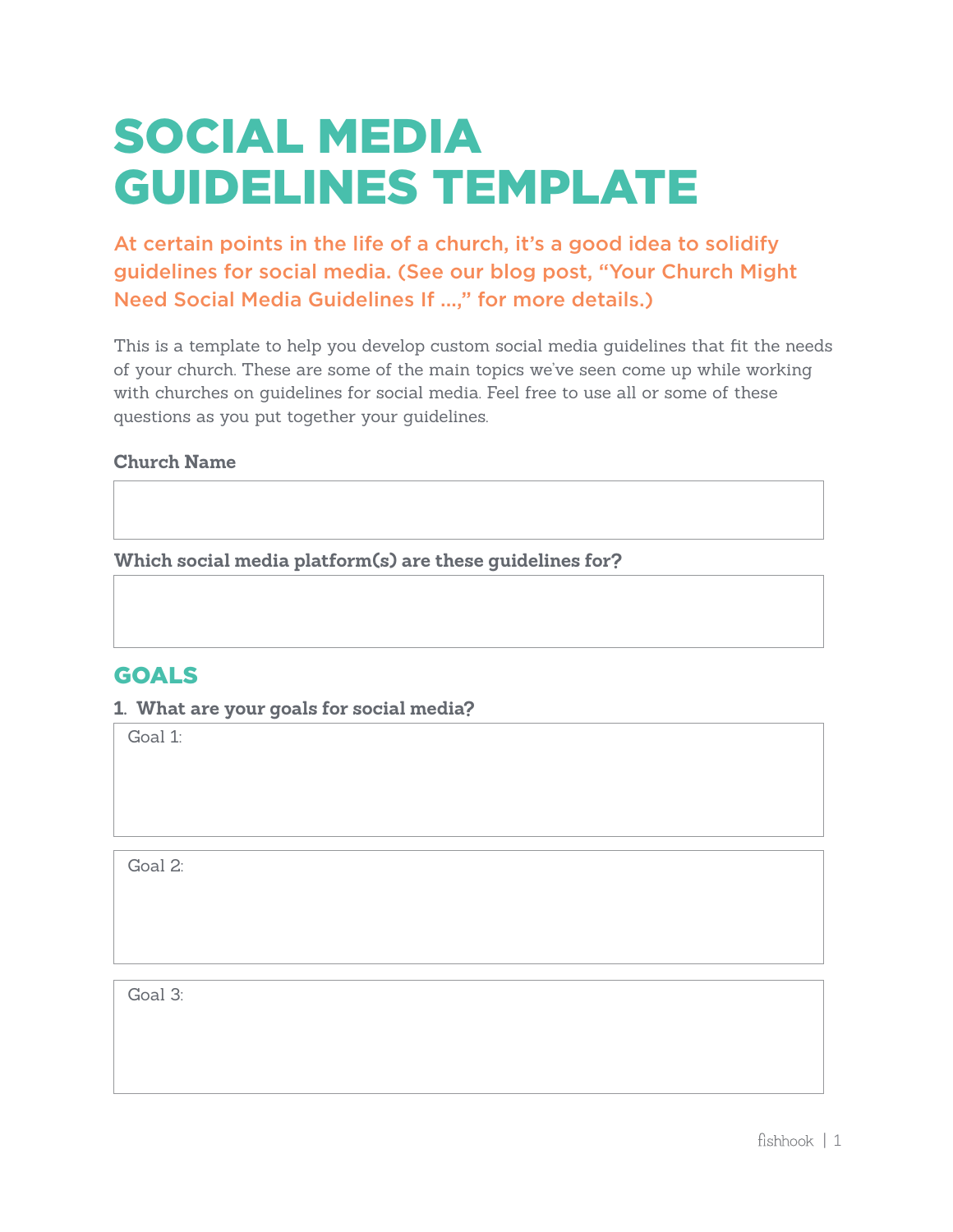## **2. How does this social media support the mission and vision of our church?**  *(See Social Media Tips below)*

## THE TEAM

**1. Who is part of your social media team?** 

| a.            |  |  |  |
|---------------|--|--|--|
| b.            |  |  |  |
| $\mathrm{C}.$ |  |  |  |
| d.            |  |  |  |
| е.            |  |  |  |
| ${\rm f.}$    |  |  |  |
| g.            |  |  |  |

## **2. What is each person's role?**

## **3. How many admins should each page have?**

### **4. Who posts for each ministry?**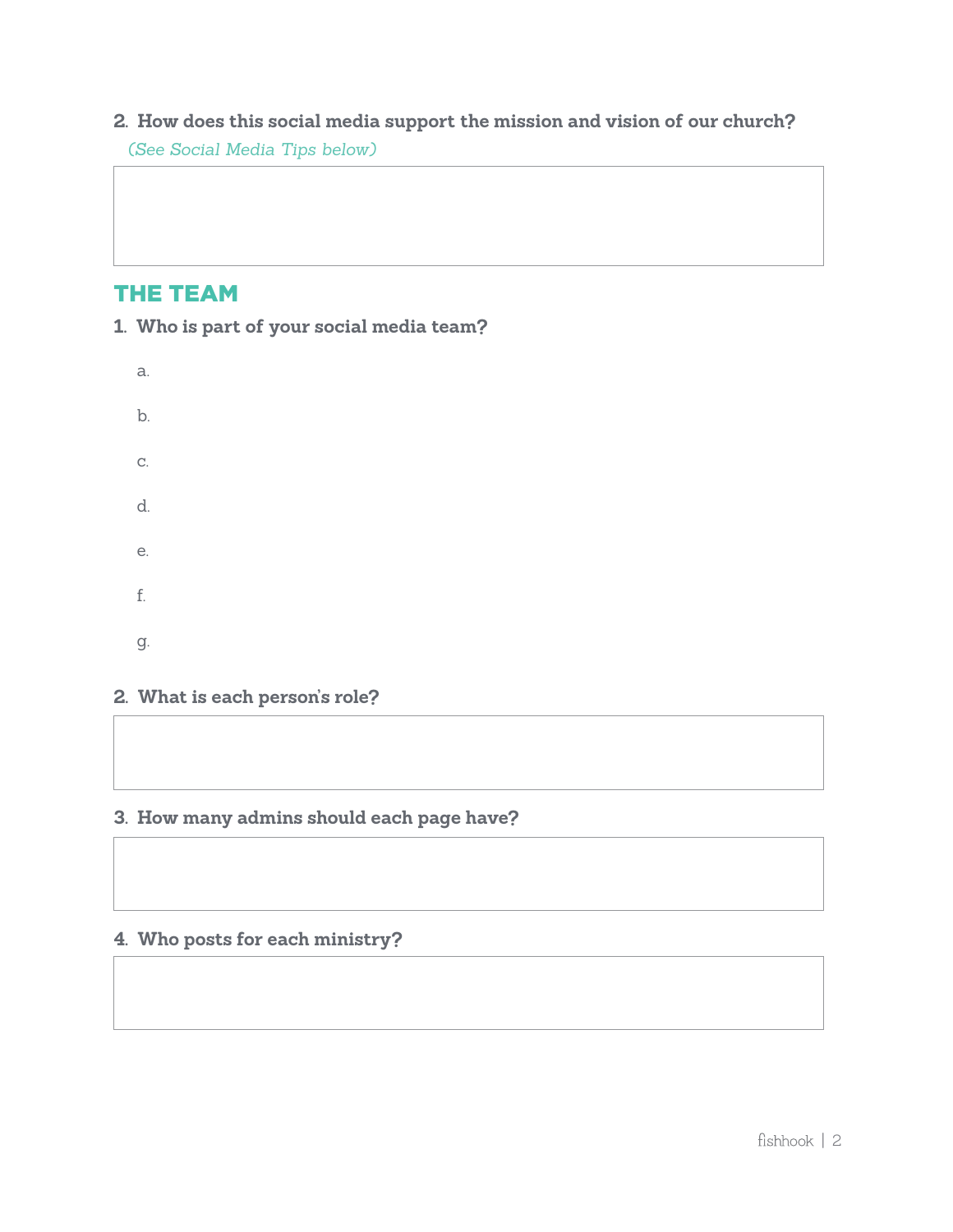**5. Does someone need to review content/give permission prior to posting?** 

**6. Who is in charge of making goals and tracking analytics for each ministry?** 

# CONTENT

**1. What are some examples of great posts we've had in the past – what's received a higher number of likes/shares/comments and why?** 

Insert screenshots or examples

a.

b.

d.

e.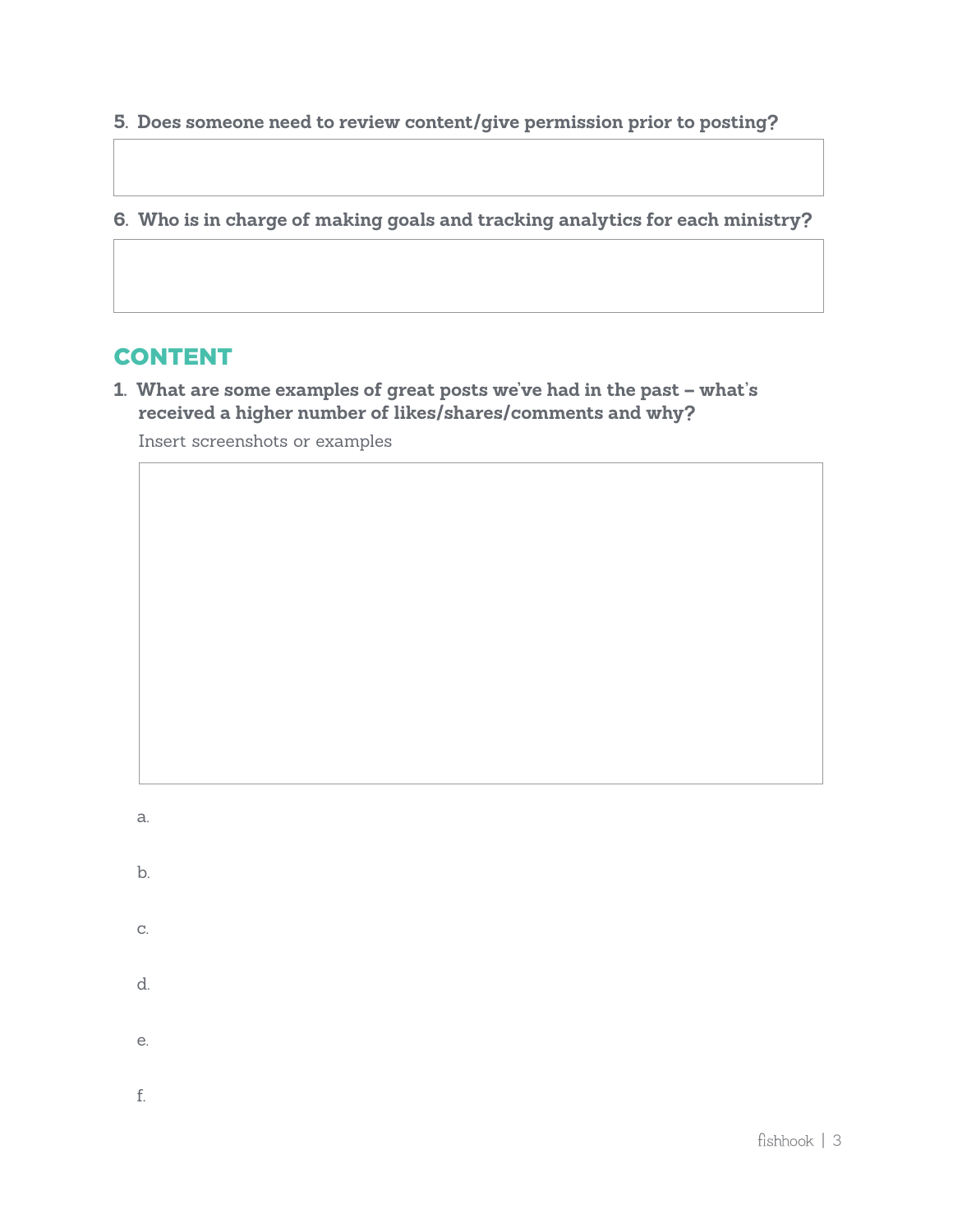Add in the basics of a good post *(See Social Media Tips below)* 

- **2. Do you have any specific guidelines for images or visuals?**
- **3. What are some examples of negative posts that we don't want to see on our social media? Why?**

*(Insert screenshots or a list of what not to post)* 

a.

- b.
- c.
- d.
- e.

f.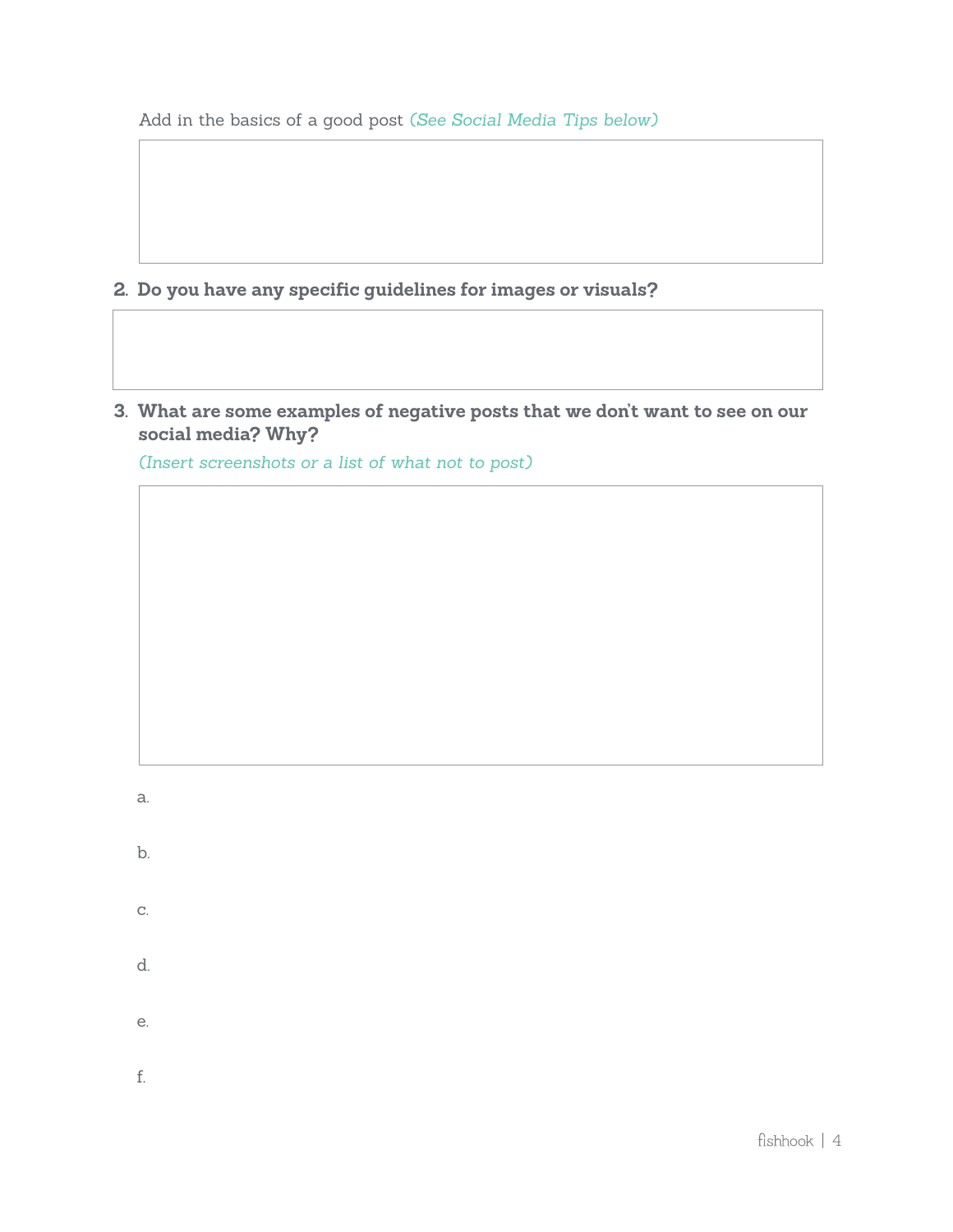## PRIVACY

**1. Are there any specific privacy/copyright laws you should be aware of?** 

**2. Are there any permissions or media releases needed?** 

## **FREQUENCY**

**1. How many times a day or week should you be posting?** 

*(See Social Media Tips below)*

#### **2. What time of day should you be posting?**

*(See Social Media Tips below)*

**3. Do you have any suggestions about what should be posted each day?**

- a. Monday:
- b. Tuesday:
- c. Wednesday:
- d. Thursday:
- e. Friday:
- f. Saturday:
- g. Sunday: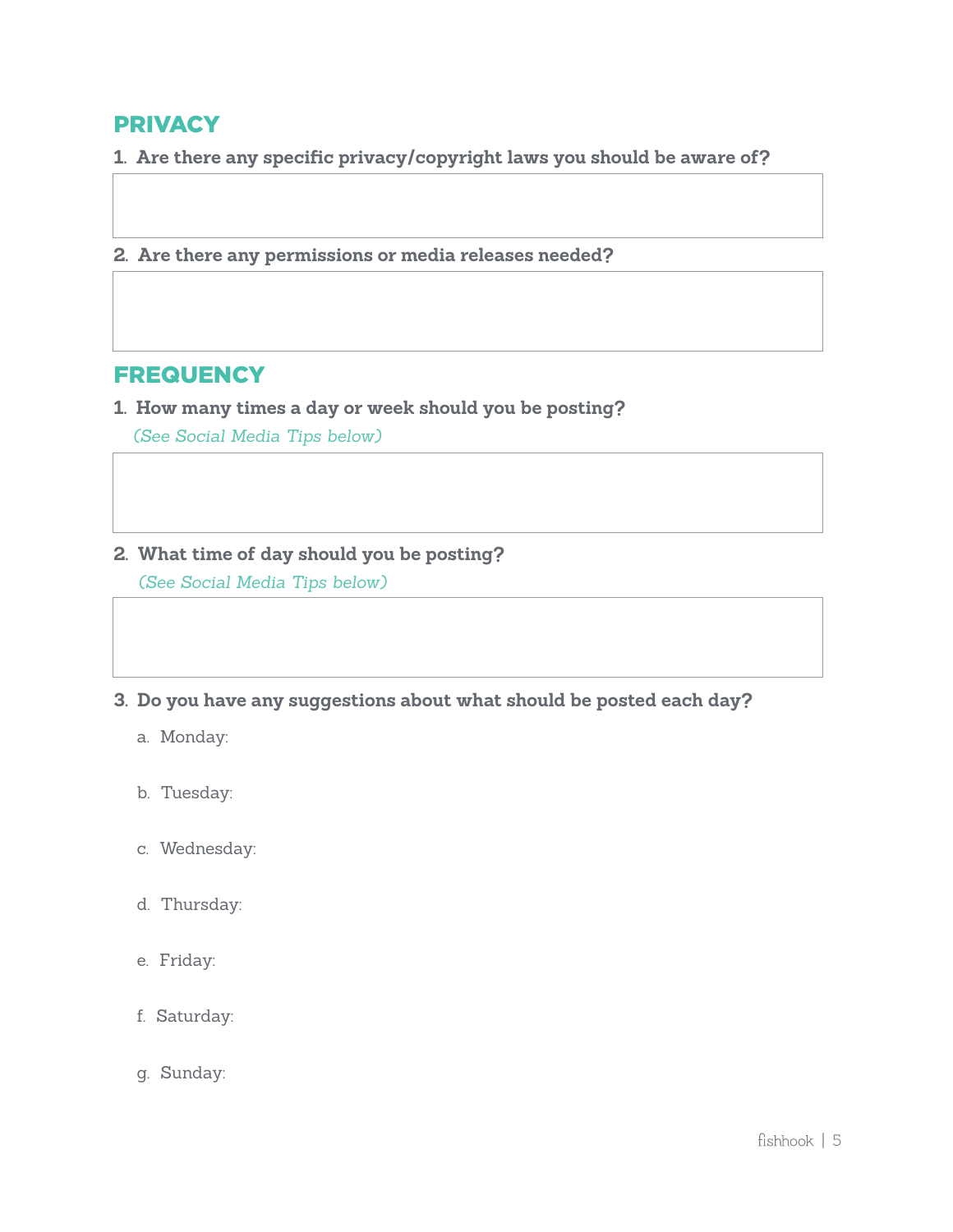# ADDING NEW SOCIAL MEDIA ACCOUNTS

- **1. Are ministries allowed to add new social media accounts at will, or do they need to get permission? If the latter, who gives them permission?**
- **2. When should ministries add a new Facebook page, and when should they be utilizing a group? Why?**

**3. How many social media accounts should each ministry have?** 

*Maintain Confidentiality: Do not purposefully or inadvertently disclose any information that is confidential or proprietary to our church.*

| Name:             |  |
|-------------------|--|
| Ministry:         |  |
| Role:             |  |
| Signature: ______ |  |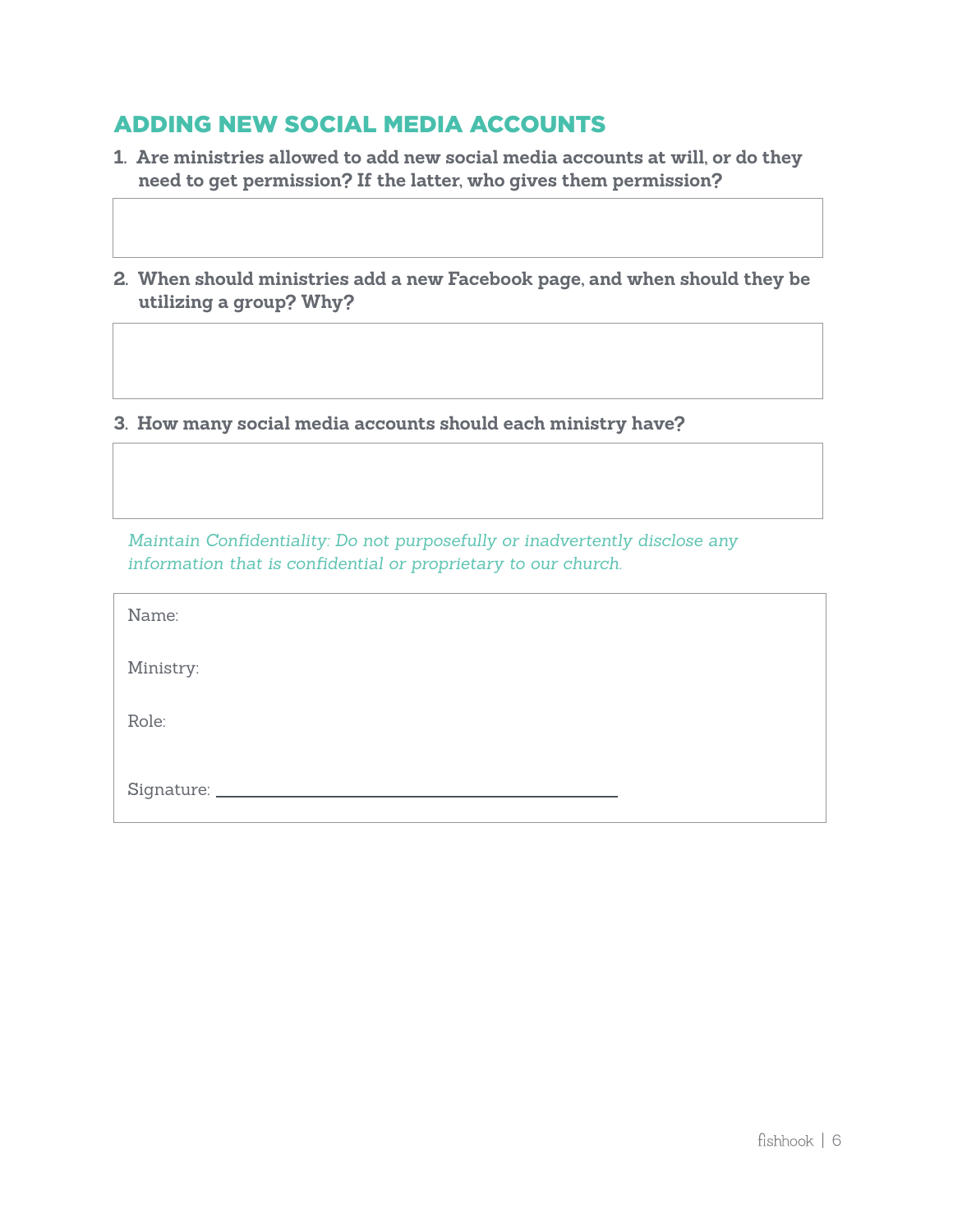# SOCIAL MEDIA TIPS

Feel free to add these into your social media guidelines or share them with your team.

# THE WHY

Social media accounts should lead people closer to God. Use it to share the heart and goals of your ministry. Make sure your social media use does no harm to the church or yourself. All posts have effects, negative or positive. What environment is your post creating?

### **When adding new social media accounts, make sure to ask yourself:**

- Is our audience really using that social media platform?
- What is our goal for this account?
- Are we adding it to really engage and connect or just to be on the latest social platform?
- Do we have the manpower to keep up with it in a meaningful way?
- Who is in charge of posting?

## THE WHAT

Successful social media communication lives within the "post." What you post dictates how engaged your audience is. If you are on Twitter, keep your posts around 120 characters. When posting on Facebook, keep it to under three sentences. A long post can hinder audience engagement. Adding photos or video to your posts will always boost engagement!

It's okay to add some of your own personality into content, but make sure you maintain the voice of your ministry. Your ministry profile and related content should always be consistent with the church's mission and values. Posts unrelated to your ministry or the overall church vision/mission are unnecessary and can confuse your audience.

To stimulate more online conversation, ask your leaders (staff/their spouses, etc.) to get involved through your social platforms by adding comments as they feel comfortable. Then diligently make posts that encourage comments/feedback.

Your posts should use very conversational language, regularly ask questions, post photos and ask people to give captions, invite people to share stories/memories, ask fun multiple choice/fill-in-the-blank questions or conduct surveys/contests. Social media is a great place to build connections and community.